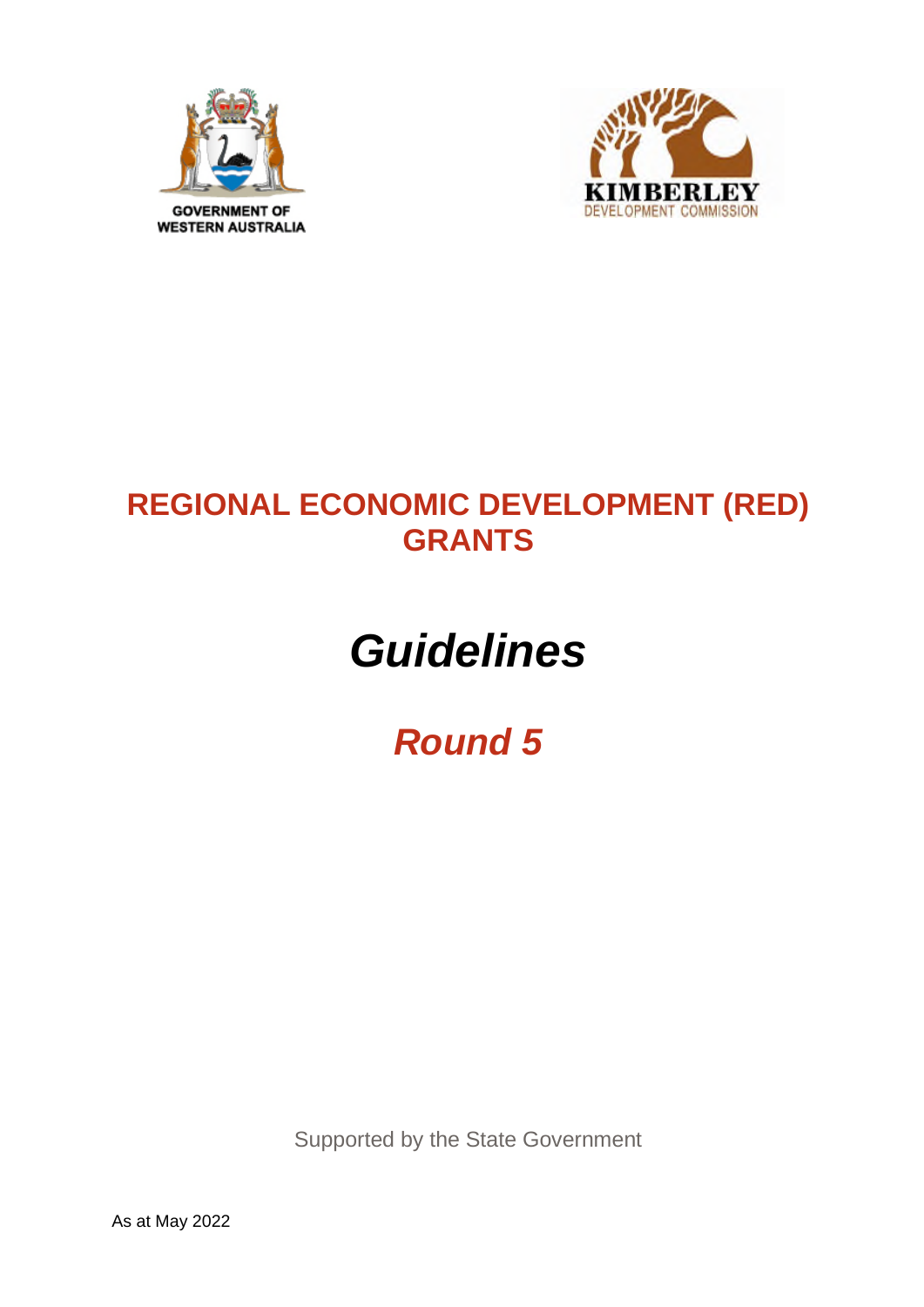## **CONTENTS**

| 2.               |                                                                      |  |
|------------------|----------------------------------------------------------------------|--|
| 3.               |                                                                      |  |
| $\overline{4}$ . |                                                                      |  |
| <u>5.</u>        |                                                                      |  |
| 6.               |                                                                      |  |
| $\overline{1}$ . |                                                                      |  |
| <u>8.</u>        | PERSONAL INFORMATION AND DISCLOSURE OF INFORMATION IN APPLICATION  6 |  |
| 9.               |                                                                      |  |
|                  |                                                                      |  |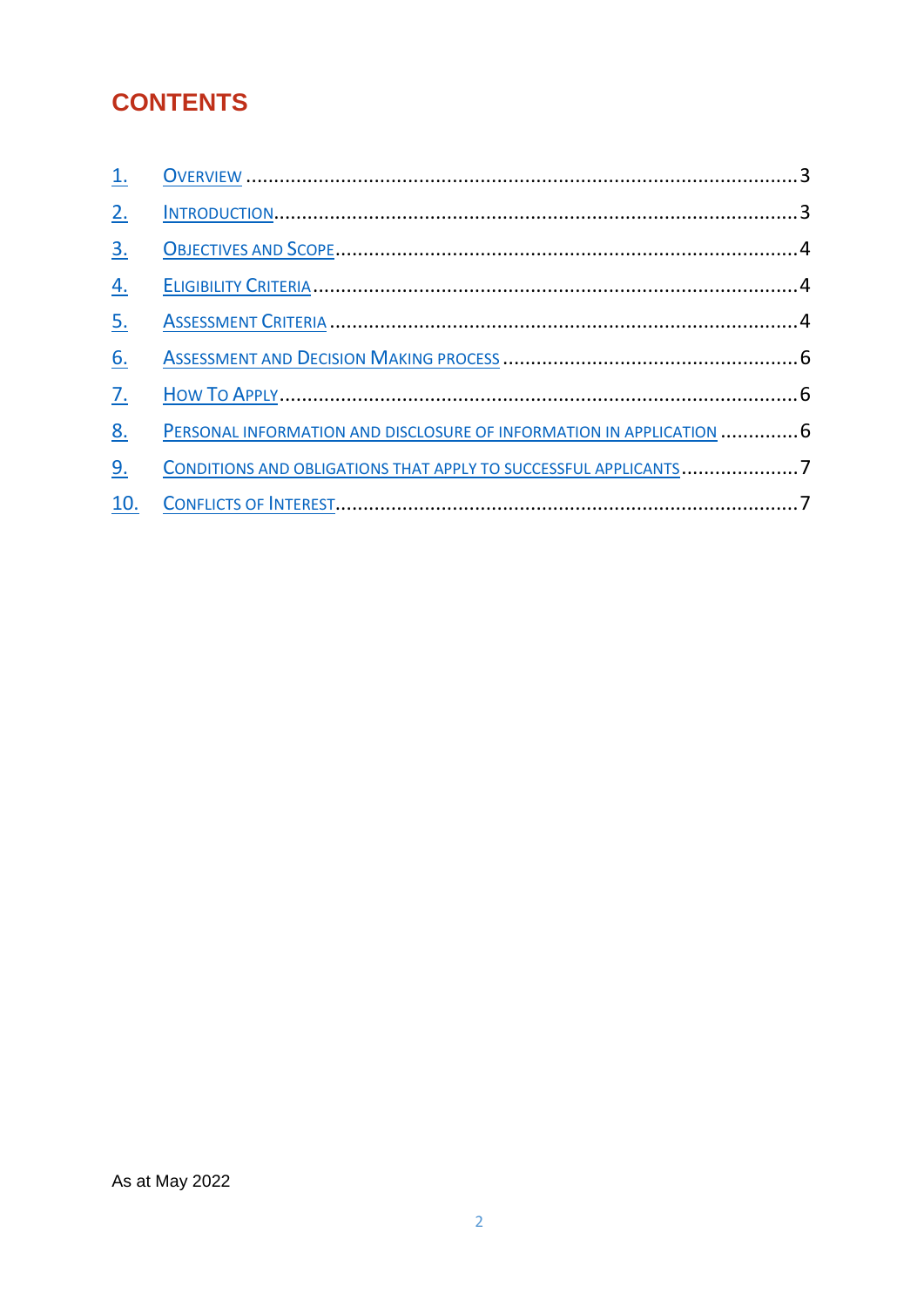## **1. OVERVIEW**

The RED Grants program is a State Government initiative that invests in projects that contribute to economic growth and development in regional Western Australia.

The State Government is investing up to \$5 million for this Round (Round 5) of the program.

Eligible applicants can apply for RED Grants funding of up to **\$250,000** for individual projects in Round 5.

## **2. INTRODUCTION**

These Guidelines contain important information for applicants about the Regional Economic Development (RED) Grants Program.

The nine Regional Development Commissions (RDCs) will deliver and implement funding rounds for the RED Grants Program within their region.

The Department of Primary Industries and Regional Development (DPIRD) will oversee delivery of the overall Program.

#### **Round Five (5)**

Applications open: 22 June 2022 Applications close: 24 August 2022

## **3. OBJECTIVES AND SCOPE**

The RED Grants Program provides funding to support locally driven projects that will contribute to economic growth in regional communities.

The objectives of the RED Grants Program include:

- sustainable jobs;
- expanding or diversifying industry;
- developing skills or capabilities;
- attracting new investment in the region;
- increasing productivity

## **4. ELIGIBILITY CRITERIA**

#### **Who is Eligible?**

To be eligible for RED Grant funding an applicant **must**:

- be a legal entity capable of entering into a legally binding and enforceable financial assistance agreement (**Grant Agreement**) with the Western Australian State Government;
- have an Australian Business Number (ABN);
- have an account with an authorised deposit-taking institution (an Australian financial institution or bank) registered with the Australian Prudential Regulation Authority.

#### **Who is not Eligible?**

As at May 2022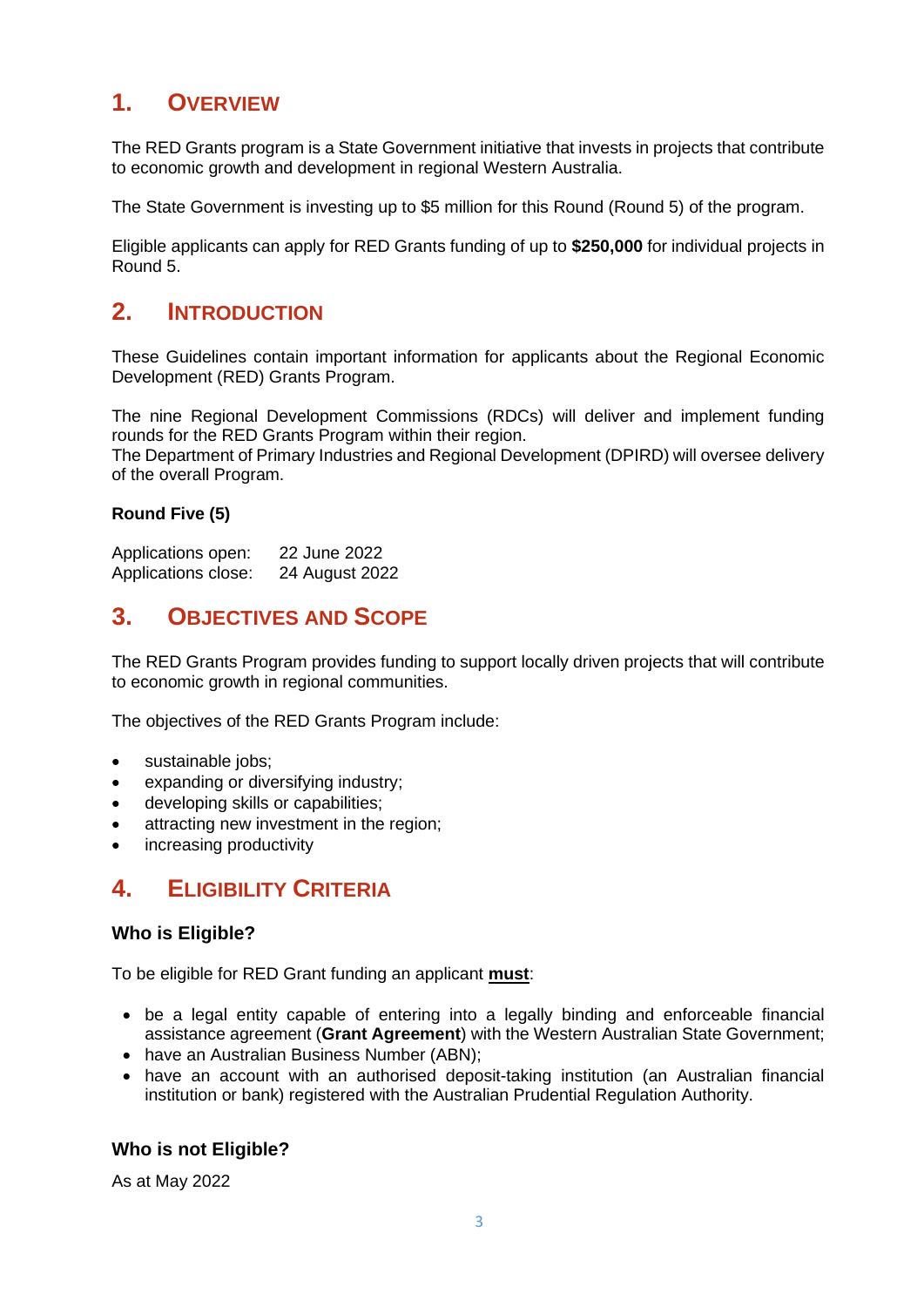You are **not** eligible to apply if you are a:

- State or Federal Government Agency;
- Government Trading Enterprise (GTE);
- School:
- Hospital; or
- A Trustee that is not empowered through the Trust Deed to enter into an agreement with the State Government to receive funding.

#### **What is not Eligible?**

Items or activities that are **not** eligible for funding include:

- Retrospective payments or expenditure incurred prior to execution of a RED Grants funding agreement.
- Ongoing costs incurred after the initiative is completed (e.g. operating and maintenance costs).
- Existing staff salaries for core business activities.
- Operational overheads (such as rent, insurance, telephone etc.).

## **5. ASSESSMENT CRITERIA**

#### **Applicants are required to demonstrate**:

- a) how their project meets at least one of the following economic growth and development objectives:
	- sustainable jobs;
	- expanding or diversifying industry;
	- developing skills or capabilities;
	- attracting new investment in the region;
	- Increasing productivity
	- *For clarity on addressing these objectives, please refer to Section 4 of the application form.*
- b) A minimum 50% **cash** contribution to the project (not-for-profit and Aboriginal Owned Organisations may be considered on a case-by-case basis). Proponent cash contributions are expected to exceed the minimum requirement. This will be considered in the application assessment process. Other State government funding will not be considered as part of the 50% co-contribution towards the project.
- c) Local partnerships and collaboration including co-investment/supported by key regional stakeholders.
- d) Delivery of local content outcomes.
- e) Alignment with region's themes/priorities (refer to relevant Regional Development Commission web page or application form).
- f) A wider economic development benefit outside of the applicant entity.
- g) The capacity to undertake and complete the project (past grant experience, project management and governance structure, experience of key personnel, project risk identification and mitigation);
- h) The capacity to meet ongoing operating and maintenance costs following the conclusion of the grant funding (if applicable).
- i) Financial capacity and sustainability and provide two years of financial statements verified by a member of the Certified Practicing Accountants (CPA), Chartered Accountants Australia and New Zealand (CA), Institute of Public Accountants (IPA) or a registered auditor.

As at May 2022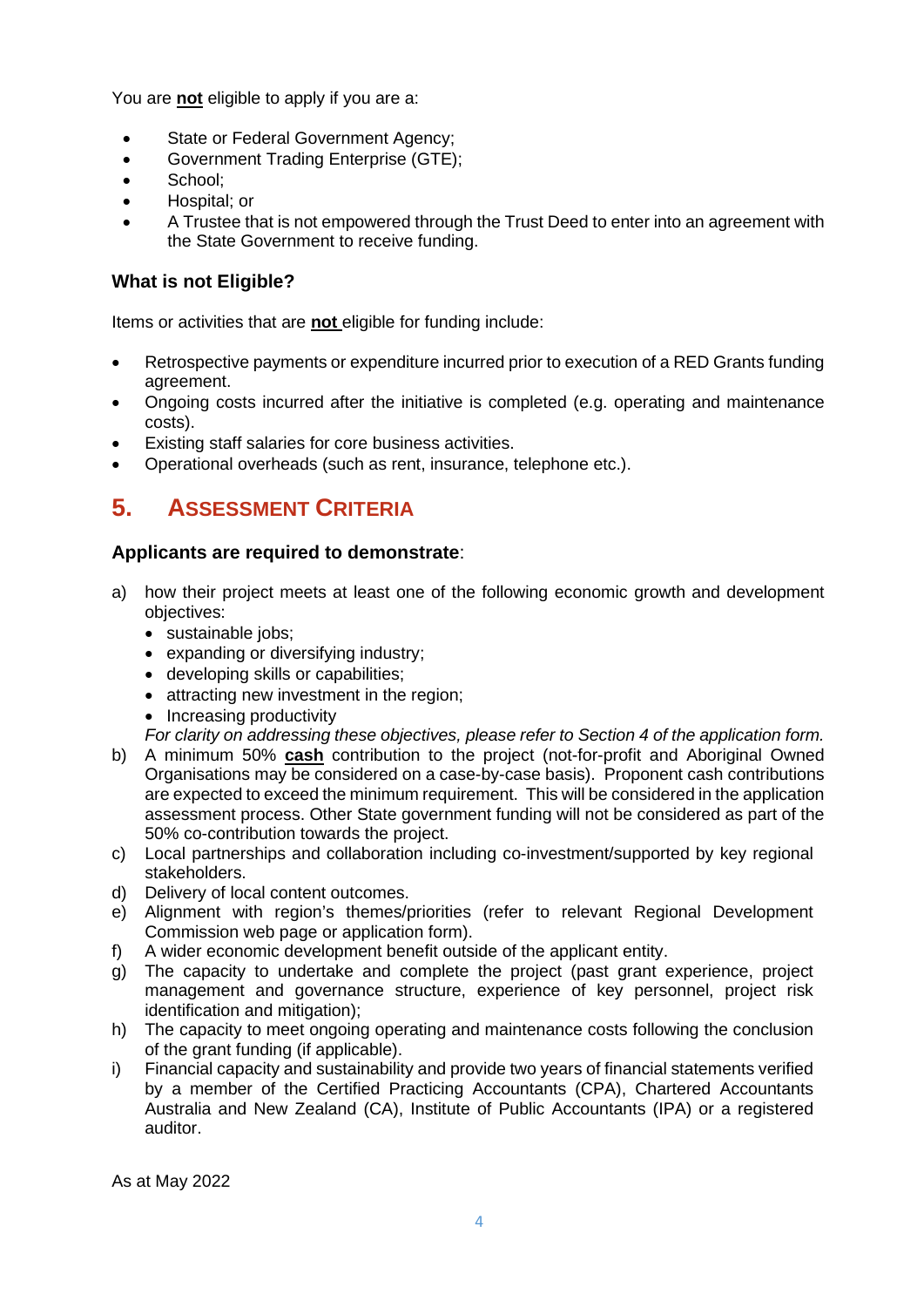#### **Local content**

Applications must address what the project means for the local community/region in relation to jobs and economic activity.

Preference will be given to projects that demonstrate:

- Building the capability of local suppliers, and the opportunity for regional businesses to supply items/services for the project;
- Increased regional employment and regional business participation through subcontractors, suppliers, apprenticeships and traineeships;
- Support for emerging or new industries in the region, promotion and awareness of local industry/businesses; and
- Benefit to the regional economy through any other identifiable means.

## **6. ASSESSMENT AND DECISION MAKING PROCESS**

The assessment process for RED Grants involves the following:

- RDCs will undertake an assessment of all applications using a competitive, merit based process.
- Pending eligibility, each application will be assessed against the criteria outlined in section 5 by the RED Grants assessment team in each region.
- Recommendations will be submitted to the Minister for Regional Development for final approval.
- All Applicants will be advised of the outcome of the assessment process.
- Grant Agreements will be developed and executed with successful applicants.

Applicants should note that:

- the assessment and decision making process could take up to six (6) months and should be considered during project planning: and
- Each RDC reserves the right to request more information to clarify aspects of the application.

## **7. HOW TO APPLY**

After reading the Guidelines, you should contact the relevant RDC to discuss your project prior to progressing or submitting an application for funding. Contact information for each RDC:

| <b>RDC</b>            | <b>Telephone</b> | Email                 | <b>Web Address</b> |
|-----------------------|------------------|-----------------------|--------------------|
| Gascoyne              | 9941 7000        | info@gdc.wa.gov.au    | www.gdc.wa.gov.au  |
| Goldfields-           | 9080 5000        | grants@gedc.wa.gov.au | www.gedc.wa.gov.au |
| Esperance             |                  |                       |                    |
| <b>Great Southern</b> | 9842 4888        | admin@gsdc.wa.gov.au  | www.gsdc.wa.gov.au |
| Mid West              | 9956 8578        | grants@mwdc.wa.gov.au | www.mwdc.wa.gov.au |
| Kimberley             | 9194 3000        | gpo@kdc.wa.gov.au     | www.kdc.wa.gov.au  |

As at May 2022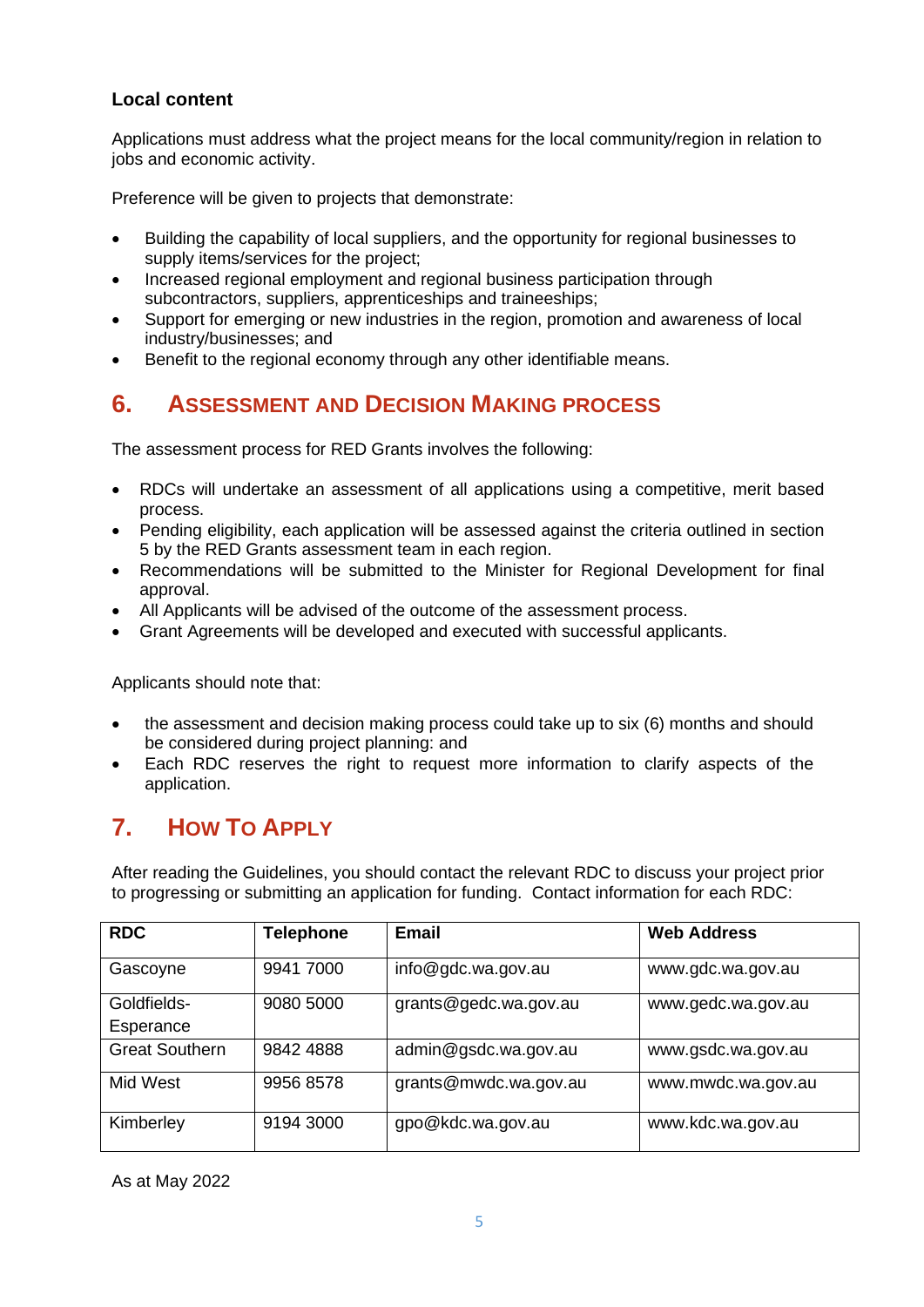| Peel       | 9535 4140    | grants@peel.wa.gov.au       | www.peel.wa.gov.au      |
|------------|--------------|-----------------------------|-------------------------|
|            |              |                             |                         |
|            |              |                             |                         |
| Pilbara    | 1800 843 745 | grants@pdc.wa.gov.au        |                         |
|            |              |                             | www.pdc.wa.gov.au       |
|            |              |                             |                         |
| South West | 9792 2000    | grantscoordinator@swdc.wa.g |                         |
|            |              |                             | www.swdc.wa.gov.au      |
|            |              |                             |                         |
|            |              | ov.au                       |                         |
| Wheathelt  | 9622 7222    |                             |                         |
|            |              | grants@wheatbelt.wa.gov.au  | www.wheatbelt.wa.gov.au |
|            |              |                             |                         |
|            |              |                             |                         |

*Note: Where funding is sought for projects across multiple regions, applicants will be required to submit separate applications to each RDC, as they will be assessed independently. Details of each regional component and the amount of funding sought for the entire project will need to be included in their applications. Applicants should seek advice on their project proposal with each RDC where funding will be sought, prior to the submission of an application.*

#### **Submitting an online application**

Applications from eligible organisations must be submitted online using the SmartyGrants application form link available on the relevant Regional Development Commission (RDC) website (web addresses shown above).

To be considered for funding, completed applications must be submitted by the closing time and date specified on each of the RDC web pages. Please note the SmartyGrants system will close automatically at the specified time of the closing date and you will not be able to lodge a late application.

Applications received by other means will not be eligible for consideration unless agreed to by the relevant RDC. All applicants will be notified by email that their application has been received.

### **8. PERSONAL INFORMATION AND DISCLOSURE OF INFORMATION IN APPLICATION**

Applicants should be aware that DPIRD and RDCs are subject to the *Freedom of Information* Act 1992 (WA), which provides a general right of access to records held by State Government agencies and local governments.

Applicants are advised that information pertaining to the receipt of State Government financial assistance will be tabled in the Western Australian Parliament and listed in Government media statements. This information could include the name of the recipient, name of the Project, the RED Grant funding amount, total project budget, including name and amount of other leveraged funding sources and project description. This could result in requests for more details to be released publicly.

Successful applicants should be aware that a summary of the key project details and approved funding amount might appear on the relevant RDC website.

*Each RDC and the State reserves the right to discuss an application with subject matter experts if it is deemed necessary to assist in assessing the application.*